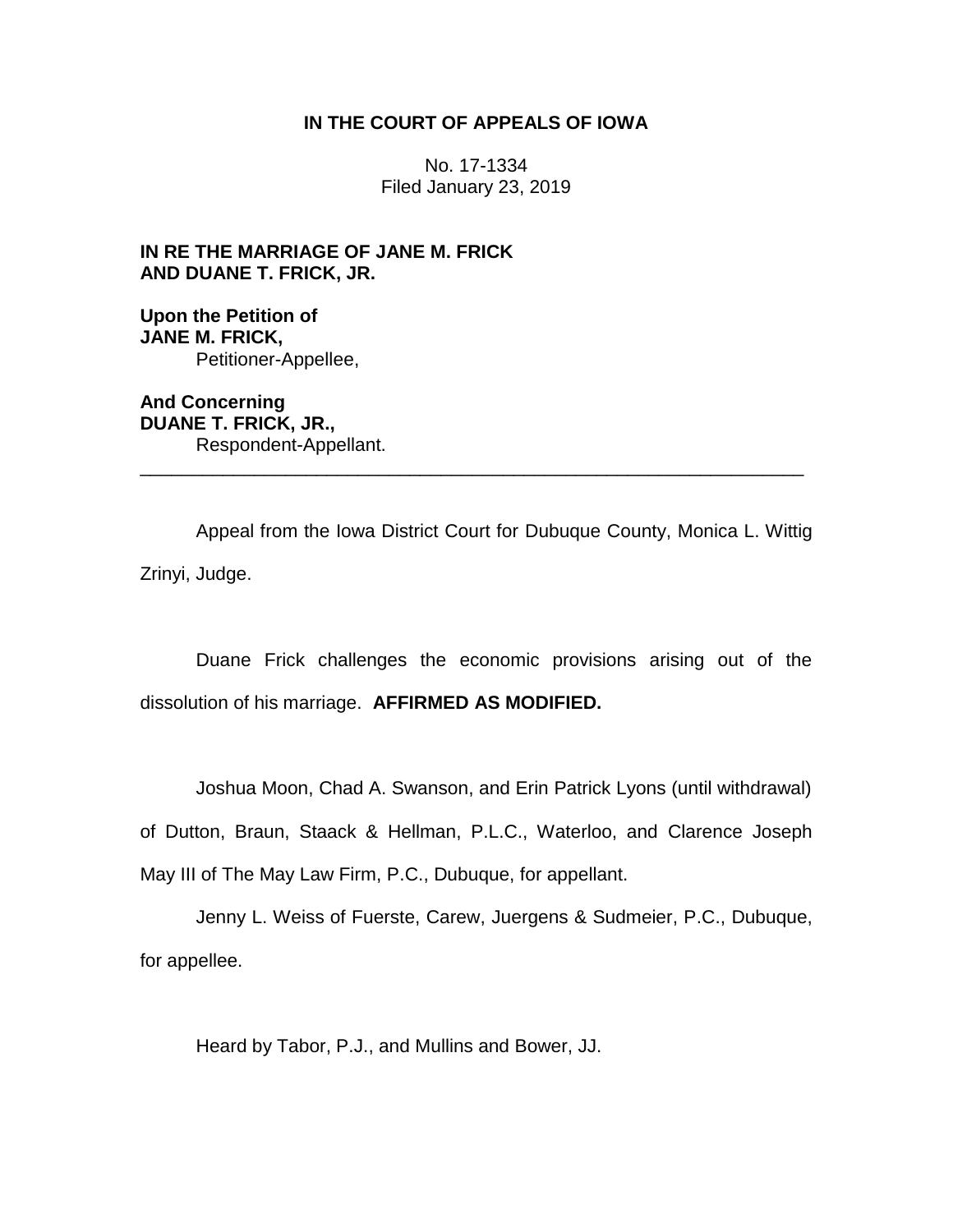### **BOWER, Judge.**

 $\overline{a}$ 

Duane Frick appeals the economic provisions of the district court's decree dissolving his marriage to Jane Frick, n/k/a Jane Saunders. We find a discrepancy occurred in the court's calculations and modify the economic distributions accordingly. We affirm as modified the district court decree regarding spousal support and life insurance.

### **I. Background Facts & Proceedings**

Duane and Jane were married on April 16, 1994. They had two children together, who have both reached the age of majority. The older child was a senior in college at the time of trial, and the younger child lived and worked in the same town as the parents. At the time of trial, Duane and Jane were co-guardians for their grandchild C.F., born in 2011.

Jane is fifty-five years old. She earned a college degree in education prior to the marriage. Jane worked in the finance and insurance industry before the parties married, then in 1999 decided to stay home with the children, care for her ailing parents, and occasionally substitute teach. She maintained her teaching certification until about  $2011<sup>1</sup>$  She taught part time from 2009 to 2011, then homeschooled one child and stayed home with the parties' grandchild. She began working part-time for Mercy Health Center following the parties' separation in 2016, earning approximately eleven dollars an hour with no benefits.

Duane has worked in the finance and insurance industry since before the parties married. Duane is fifty years old. He earned a master's degree in 1998.

<sup>&</sup>lt;sup>1</sup> Recertification would require Jane take six continuing education credits.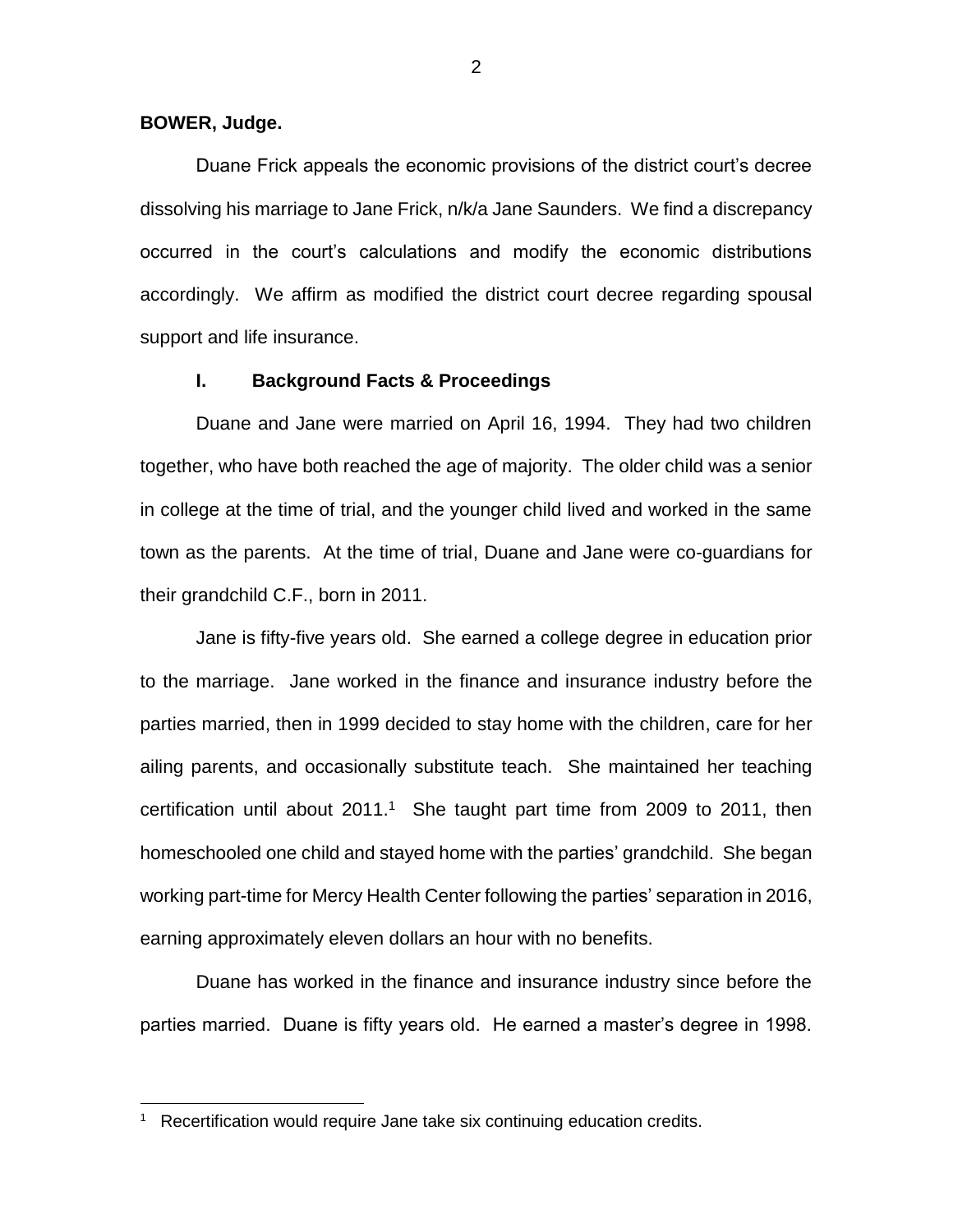At the time of trial, he was employed by Heartland Financial as a senior vice president. His contract provides for a salary of \$150,000, benefits, restricted stock units, and offers the possibility of bonuses. Duane received a \$10,000 signing bonus in 2016, and was guaranteed a bonus for 2016.

At Duane's prompting, in 2015 the parties downsized to a smaller home. They purchased a home for \$254,000, carrying a mortgage of \$195,296 at the time of trial. Throughout the marriage, Duane supervised the family's finances and Jane was not restricted to a budget. The new house has required significant repair work. Following their separation, Jane stayed in the marital home, and Duane moved in with his parents. Duane and Jane were paying rent and utilities for their adult daughters at the time of trial.

In February 2016, Jane filed a petition for dissolution of marriage. In her petition Jane requested temporary and permanent spousal support and attorney fees. A trial was held in February 2017. The parties were unable to reach an agreement on any financial provisions before trial.

The court entered its decree April 18. The parties filed multiple post-trial and post-decree motions. Among other issues, Duane moved pursuant to Iowa Rule of Civil Procedure 1.904(2) the court amend, enlarge, or modify its holdings relative to the economic provisions on appeal. On August 21, Duane filed the current appeal.

#### **II. Standard of Review**

We review equitable actions de novo. Iowa R. App. P. 6.907. We examine the record and adjudicate the rights of the parties anew. *In re Marriage of Williams*, 589 N.W.2d 759, 761 (Iowa Ct. App. 1998). Because the district court is in a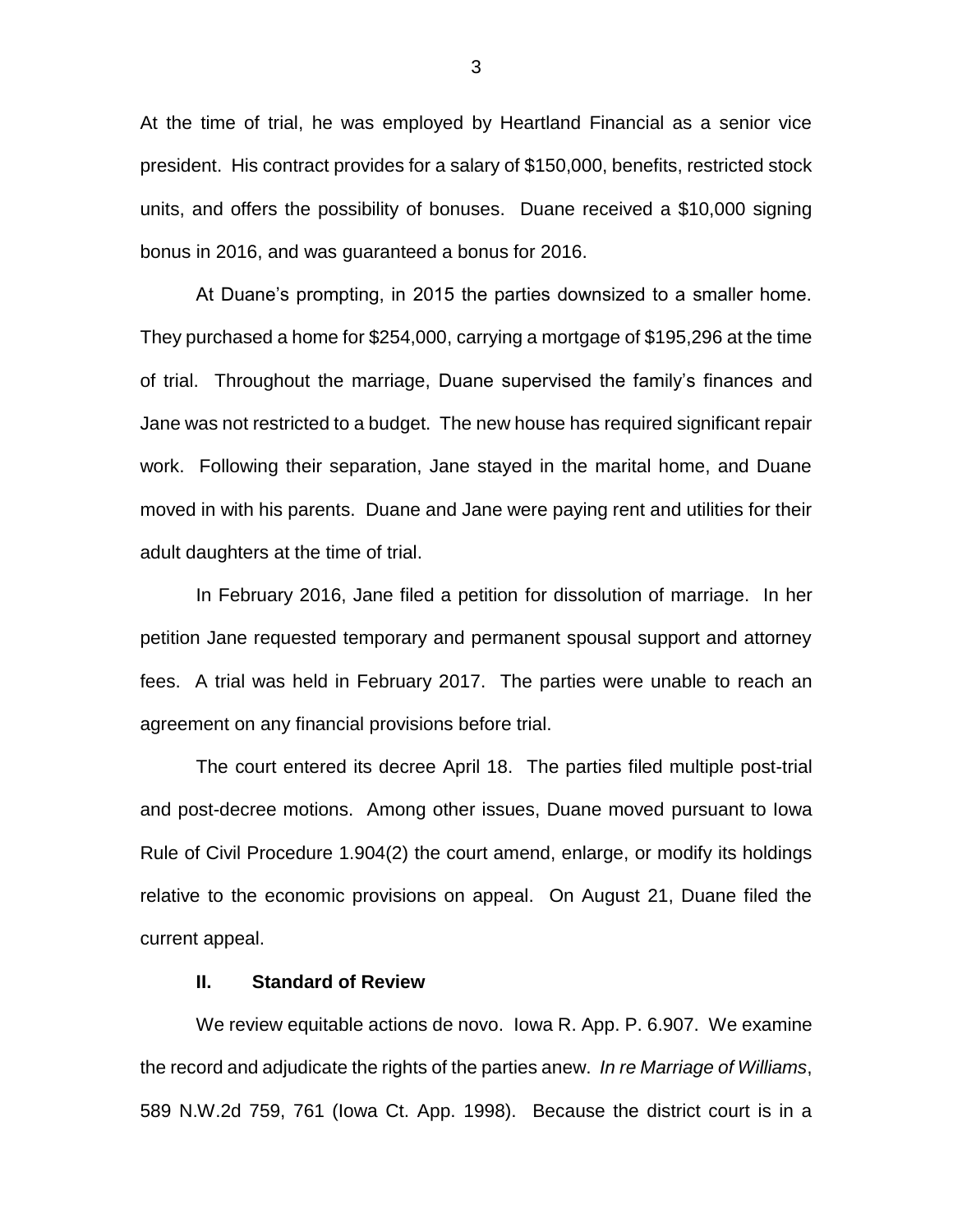unique position to hear the evidence, we defer to the district court's determinations of credibility. *In re Marriage of Brown*, 487 N.W.2d 331, 332 (Iowa 1992). While our review is de novo, the district court is given latitude to make determinations which we will disturb only if equity has not been done. *In re Marriage of Okland*, 699 N.W.2d 260, 263 (Iowa 2005).

#### **III. Analysis**

**A. Property Division.** Duane raises multiple claims regarding the court's division of assets and debts. First, he argues the court transposed two numbers during its equalization calculation, resulting in an unequal distribution of marital assets and debts. Next, he claims the court should have credited him with co-responsibility for the mortgage in the division of property. Finally, he claims Jane dissipated assets between the time of trial and the decree.

Jane admits the equitable division of property was addressed by the district court but argues Duane did not preserve the issue of the district court's miscalculation for our review. The court heard and decided issues on the equitable distribution of property both at trial and in post-trial motions. Duane now challenges the equitable nature of multiple aspects of the property division. On our de novo review "we examine the entire record and adjudicate anew the issue of the property distribution." *In re Marriage of McDermott*, 827 N.W.2d 671, 676 (Iowa 2013).

*Equalization calculation.* In the decree's equalization calculation, the court "divided equally" the retirement and financial assets, assigning values of \$309,494 for Jane and \$390,494 for Duane. According to the documents filed with the court, the correct sum of equally divided assets for each party would be \$309,494,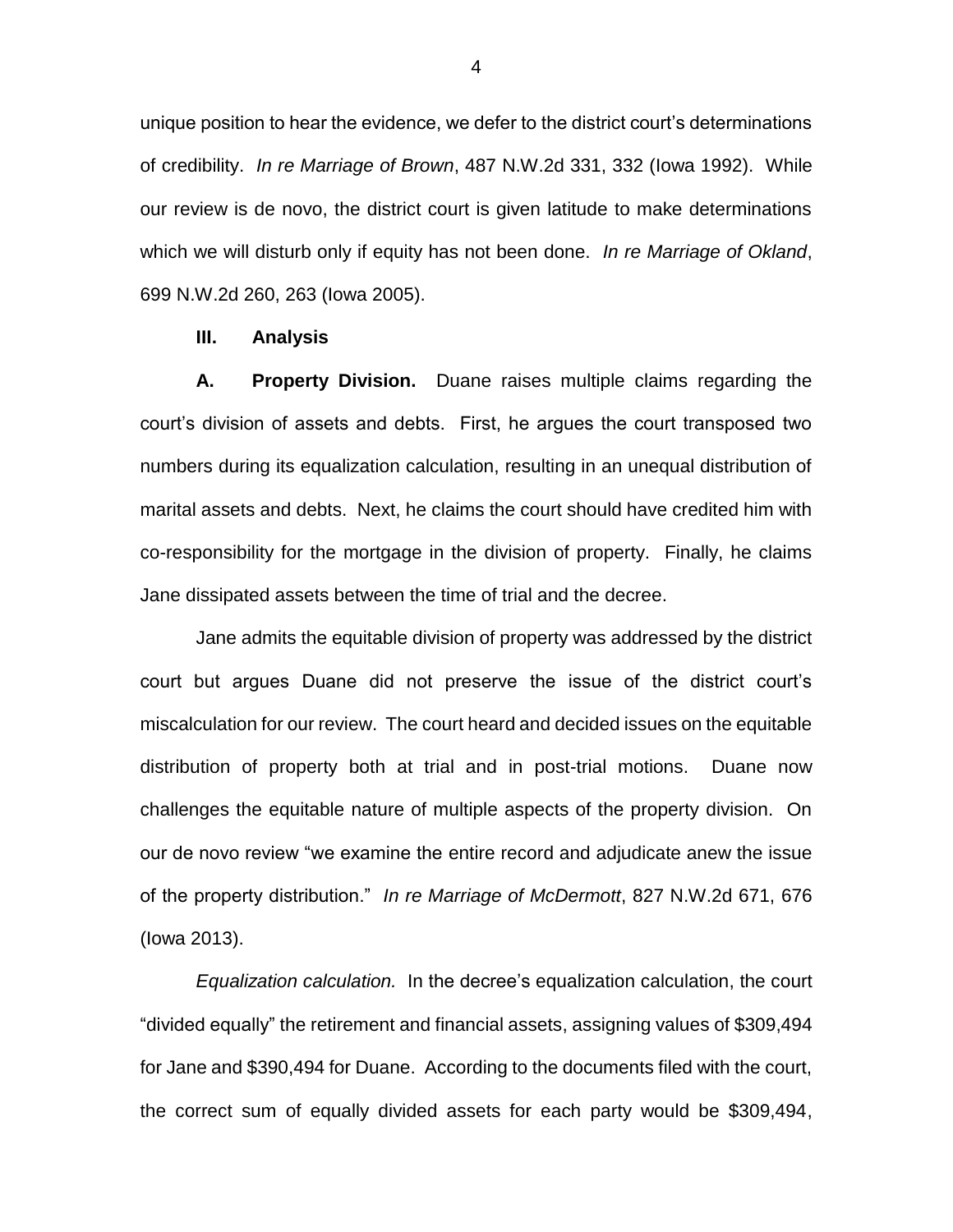meaning the court calculated \$81,000 more in assets for Duane than existed. The decree's property division provisions are therefore based in part on the \$81,000 error in its calculations of Duane's assets. Based on its asset and debt distribution calculations, the court ordered Duane to make a \$6874 equalization payment to Jane. The court also ordered Duane's 2016 bonus be divided equally following the payment of debts. The court subsequently ordered on a rule 1.904 motion the transfer of a life insurance policy with a \$7500 face value and an additional asset equalization payment of \$3114 to Jane relating to the value of Duane's stock options. The court ordered Jane to be responsible for any of her attorney fees charged on the credit card assigned to Duane. The court's error in its equalization calculation and resulting equalization payments created a substantial benefit to Jane.

*Marital home.* The district court awarded the marital home to Jane. The court directed, "If possible, the petitioner shall refinance the mortgage on the residence so that the respondent is no longer obligated on the payment." It allocated the entirety of the mortgage debt to Jane in the division of assets and liabilities. The court did not include Duane's potential liability for the mortgage debt in its division of marital property. Duane claims the "if possible" phrasing resulted in his continuing potential liability for the mortgage debt, and he should have been assigned half the mortgage liability in the equalization calculation.<sup>2</sup> The court assigned the debt to Jane, and Jane took responsibility for making the monthly

 $\overline{a}$ 

5

<sup>&</sup>lt;sup>2</sup> Duane acknowledges Jane refinanced the house following the notice of appeal and he is no longer an obligor on the debt. Prior to Jane obtaining refinancing, Duane paid a portion of his spousal support obligation directly to the mortgage lender.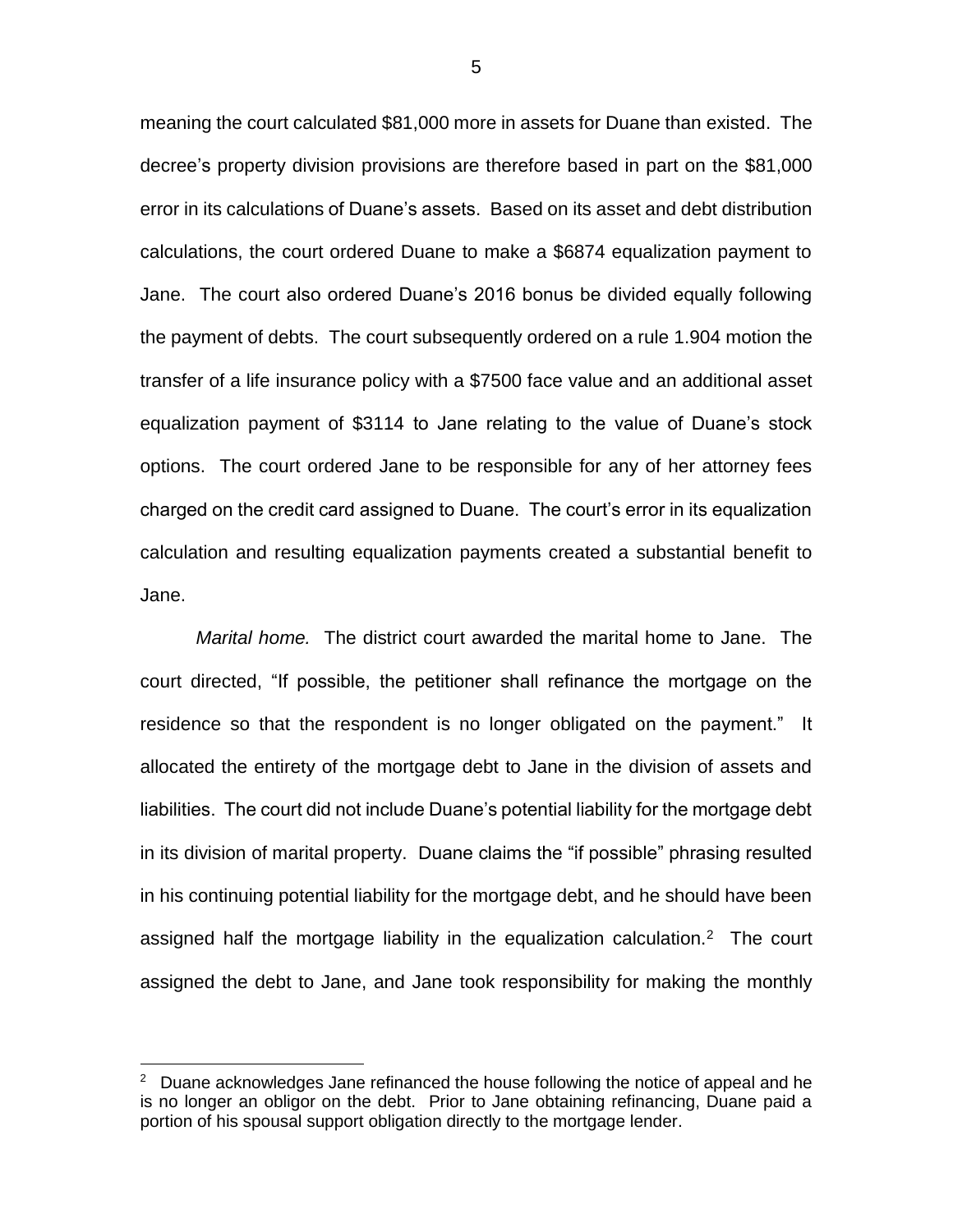mortgage payments. The court had no ability to require a bank to approve Jane's refinancing. Any continuing obligation on the part of Duane is purely speculative and if Jane had failed to make payments on the obligation the issue would have been properly raised in a contempt action. The court did not err in assigning the mortgage debt only to Jane in the division of property.

*Dissipated assets.* Finally, Duane claims Jane dissipated assets between the time of trial and the dissolution decree, spending over \$14,000 on joint credit cards and the joint checking account. Both parties continued to use the bank accounts and credit cards. $3$  In a motion to dismiss Jane claims this argument is moot following a subsequent collateral contempt action district court order holding values for the marital assets and debt assigned in a dissolution decree were fixed at the time of trial. Jane's motion to dismiss effectively concedes Duane is not responsible of Jane's post-trial credit card debt and the bank account values were established at the time of trial. Duane states the issue is not moot because his primary requested relief is not addressed by the court's order.

*Division of property.* We recognize Duane correctly identified a discrepancy in the court's calculations. We also consider the post-decree motions and reallocation of part of the debt initially assigned to Duane. "An equitable distribution of marital property, based upon the factors in [section] 598.21(5), does not require an equal division of assets." *In re Marriage of Kimbro*, 826 N.W.2d

 $3$  After this appeal was filed, Jane filed a contempt action against Duane for payment on one of the credit cards. On October 31, 2018, the court dismissed Jane's application for rule to show cause, which Jane filed with a motion to dismiss this portion of Duane's appeal. In addition to Jane's attorney fees, the court found pre-trial Disney charges were allocated to Jane when she was assigned the Disney vacation.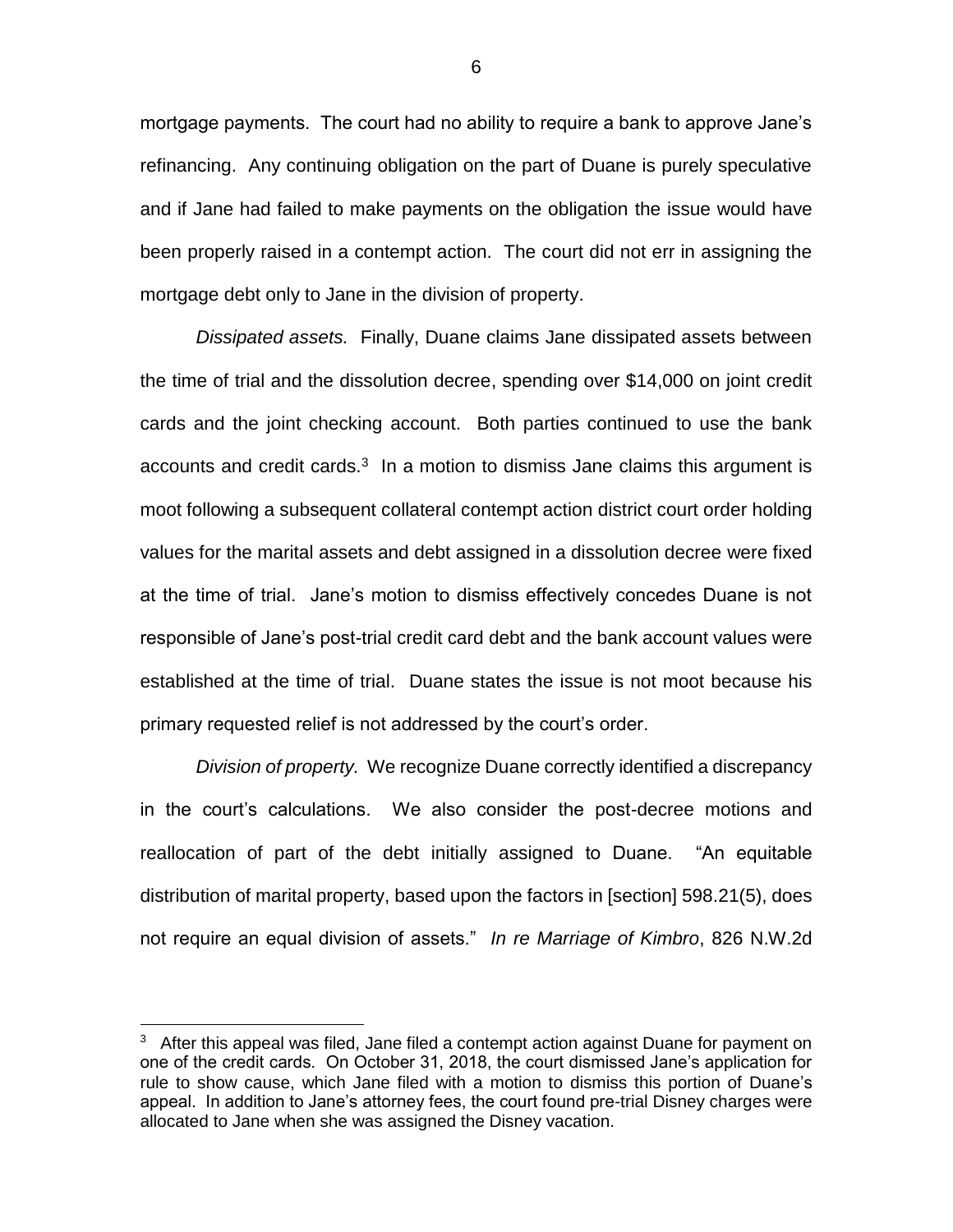696, 704 (Iowa 2013). Substantial portions of the credit card debt assigned to Duane were reclassified in subsequent court orders as personal debt for Jane to repay. While Jane was assigned the marital home and her vehicle, she also assumed approximately ninety percent of the marital debt—all property related while Duane only assumed the pre-trial marital debt from joint credit cards.

The size of the discrepancy in the court's calculations of the parties' assets is problematic in light of the district court's clear attempt to distribute their property equally. We vacate the decree's equalization payment from Duane to Jane and the judgment in favor of Jane relating to Duane's 2016 bonus. We vacate the stock-option equalization transfer in the decree and rule 1.904 order transferring a MetLife insurance policy and an additional equalization payment to Jane. We affirm the remainder of the court's division of property and liabilities.

**B. Spousal Support.** The district court ordered Duane pay Jane \$5000 per month in spousal support until Jane is sixty-six, then decreasing to \$2500 until Jane turns seventy-two, at which point the spousal support payments end. Duane claims the court erroneously considered Jane's desire to support the grandchild the parties are guardian to in its award. In particular, Duane claims the district court granted Jane's requested spousal support, and Jane's spending in support of their grandchild was included in the financial affidavit used by the court to determine the award. In turn, Jane claims the award is equitable, and the court did not consider the guardianship. Even if the court had considered the guardianship, Jane argues the commitment to support C.F. was a marital obligation.

7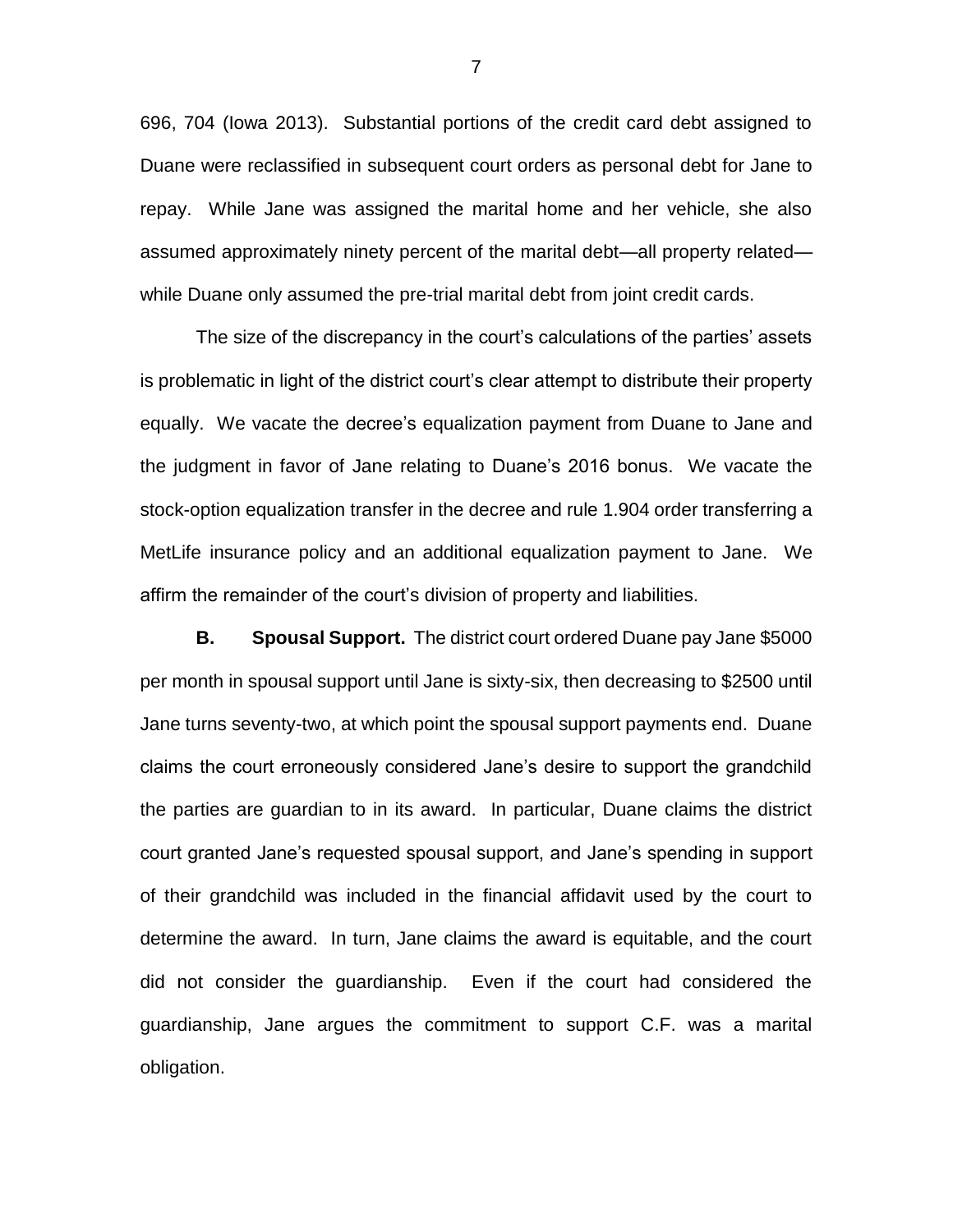A spousal support award is circumstance-dependent, not an absolute right. *In re Marriage of Schenkelberg*, 824 N.W.2d 481, 486 (Iowa 2012). "An alimony or spousal support award is justified when the distribution of the assets of the marriage does not equalize the inequities and economic disadvantages suffered in marriage by the party seeking the support and there is also a need for support." *In re Marriage of Hazen*, 778 N.W.2d 55, 59 (Iowa Ct. App. 2009). The statutes on dissolution of marriage set specific criteria for a court to consider in whether to order spousal support. Iowa Code § 598.21A(1) (2017). These criteria include the length of the marriage, the age and health of the parties, the distribution of property, educational levels of the parties, earning capacity of the parties, the feasibility of the party seeking support to self-support at a standard reasonably comparable to the marriage, the time and training necessary for employment, and other factors the court determines to be relevant. *Id.* "[W]e will only disturb the trial court's award of spousal support if it fails to do equity between the parties." *Schenkelberg*, 824 N.W.2d at 486. We recognize the incomes supporting a marital couple often cannot support two households at the same standard of living as during the marriage. *See In re Marriage of Stenzel*, 908 N.W.2d 524, 534 (Iowa Ct. App. 2018).

We conclude the district court's spousal support award to Jane is inequitable under the facts of this case.<sup>4</sup> Jane is capable of a higher level of selfsupport with an earning capacity greater than the \$12,500 income imputed by the

<sup>&</sup>lt;sup>4</sup> We note the district court award was more than fifty percent greater than an award consistent with the American Academy of Matrimonial Lawyers guidelines. While not determinative in Iowa courts, the guidelines provide a "useful reality check" for whether the award is equitable. *See In re Marriage of Mauer*, 874 N.W.2d 103, 108 (Iowa 2016).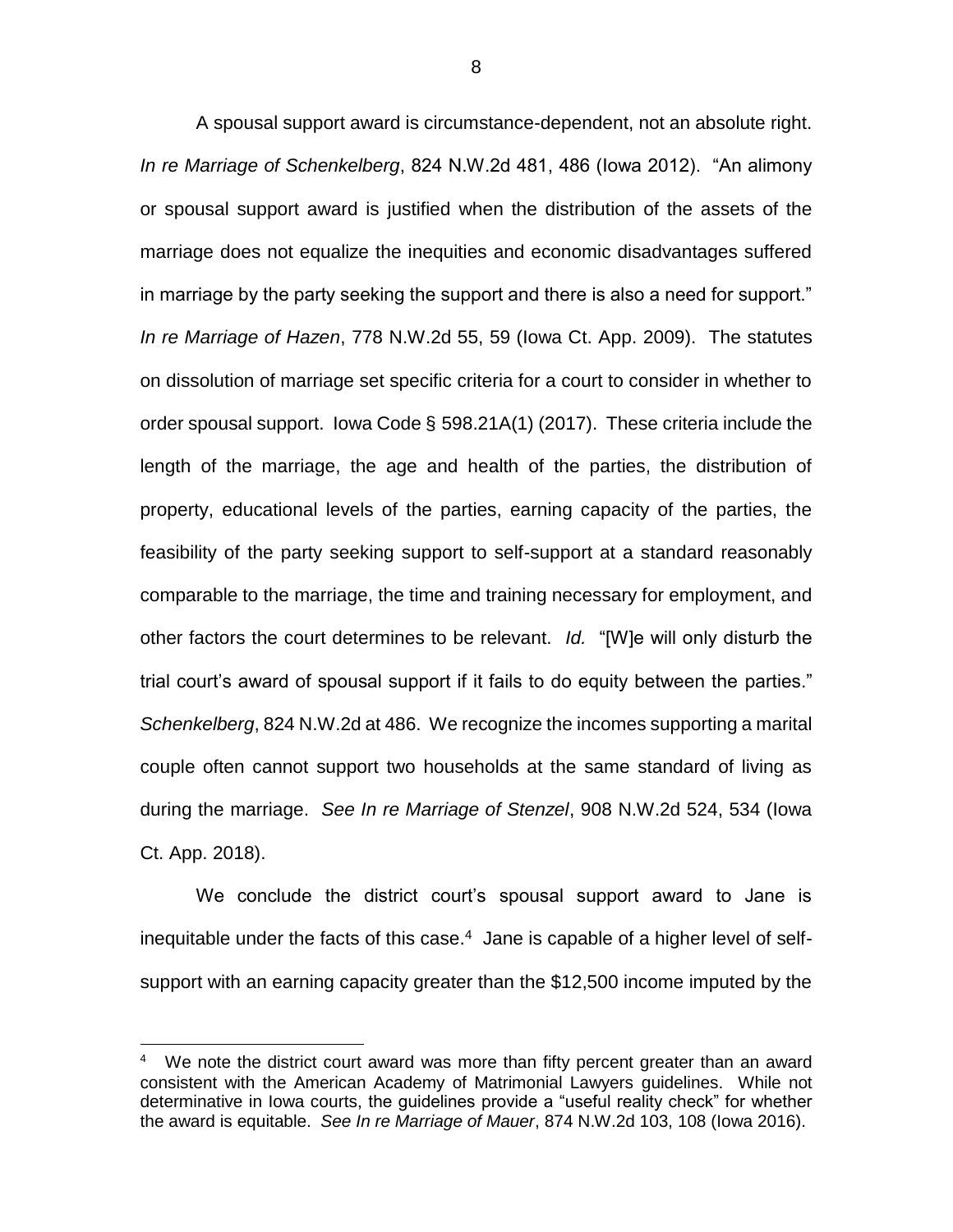district court. While she may be unlikely to support herself at the standard of living reasonably comparable to her life with Duane, we find she is able to contribute to her own support to a greater degree than provided by her part-time job at the time of trial.

Going forward, we modify the district court's award of spousal support and order Duane to pay Jane \$4000<sup>5</sup> per month until her sixty-sixth birthday.<sup>6</sup> The support shall then decrease to \$2000 per month until it ceases when Jane turns seventy-two.

**C. Life Insurance.** At the time of trial, the parties had five term life insurance policies and two accident/disability policies, primarily covering Duane. The district court required Duane to maintain his current level life insurance payable to Jane to cover his spousal support obligations in the event Duane predeceases Jane. The court specified, "When the alimony decreases, [Duane] may adjust the total of the value of death benefit held under life insurance relating to the total amount still owed under this order for alimony." Duane objects, and requests he only be required to carry life insurance sufficient to cover his outstanding obligation and the coverage be reduced to a present value amount.

"Life insurance should be limited to the amount necessary to secure an obligation." *In re Marriage of Mouw*, 561 N.W.2d 100, 102 (Iowa Ct. App. 1997). The district court specified the life insurance was intended "to replace any benefit from this alimony obligation not realized by [Duane]'s death." Therefore, Duane need not carry life insurance to cover spousal support payments already paid, he

<sup>5</sup> As suggested by counsel for the appellant.

<sup>6</sup> This reduction is not retroactive to the date of the dissolution decree.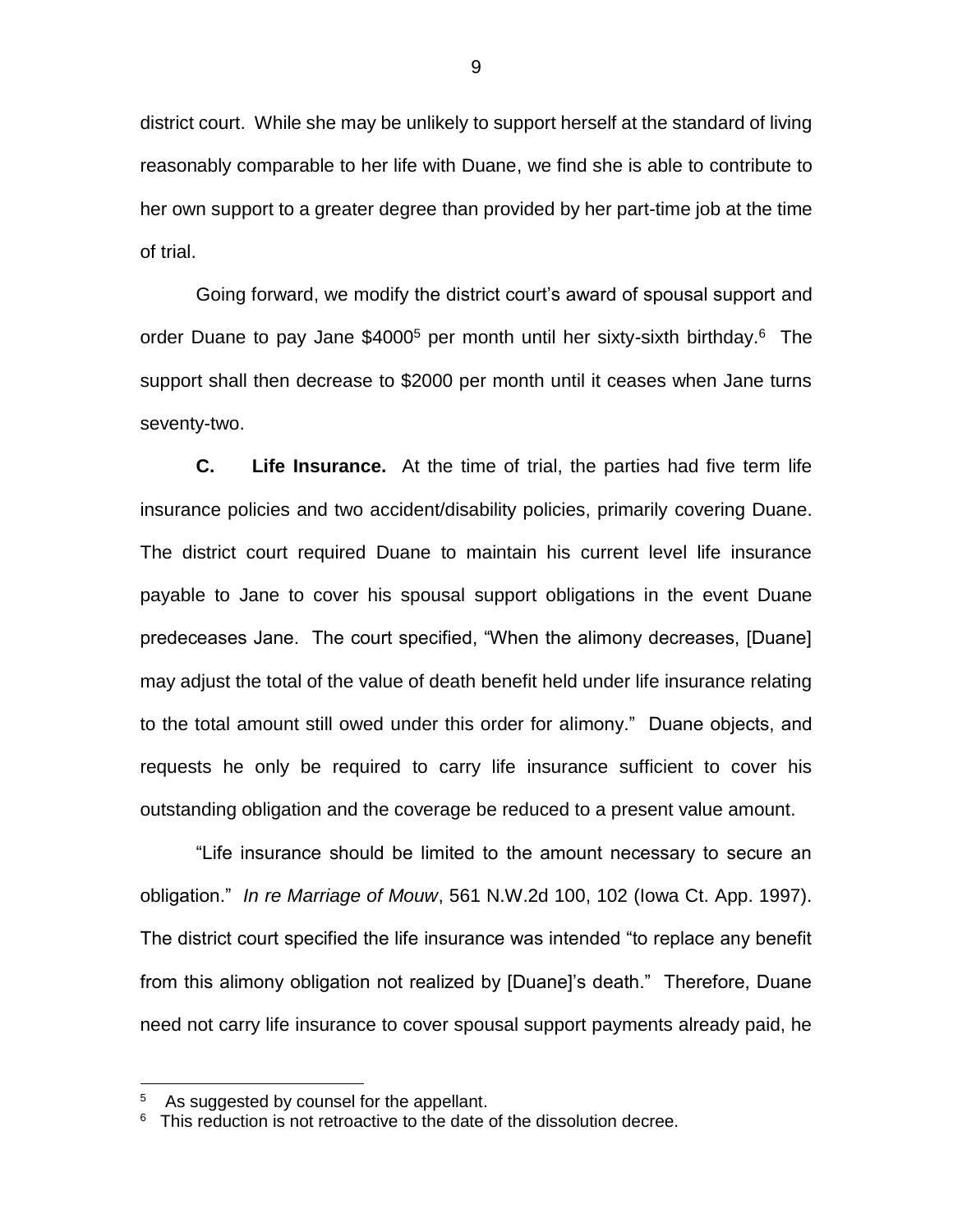must only carry sufficient life insurance for all outstanding future spousal support payments. We affirm the life insurance requirement but modify it: each year Duane may reduce the amount of life insurance he should carry by the amount of spousal support paid the prior year. At all times Duane must have sufficient life insurance to pay all outstanding spousal support obligations.

Duane cites no authority allowing life insurance carried to cover the insured's outstanding spousal support obligation to be reduced to present value. The present value method requires a set of speculative assumptions we are not prepared to make. We decline to order the required life insurance benefits be reduced to a present value.

We affirm the district court's life insurance requirement as modified.

# **IV. Appellate Attorney Fees.**

This court has broad discretion in awarding appellate attorney fees. *Okland*, 699 N.W.2d at 270. An award of appellate attorney fees is based upon the needs of the party seeking the award, the ability of the other party to pay, and the relative merits of the appeal. *McDermott*, 827 N.W.2d at 687. Given the circumstances of the parties and our findings on appeal, we decline to award appellate attorney fees in this matter.

## **AFFIRMED AS MODIFIED.**

Mullins, J., concurs; Tabor, P.J., concurs in part and dissents in part.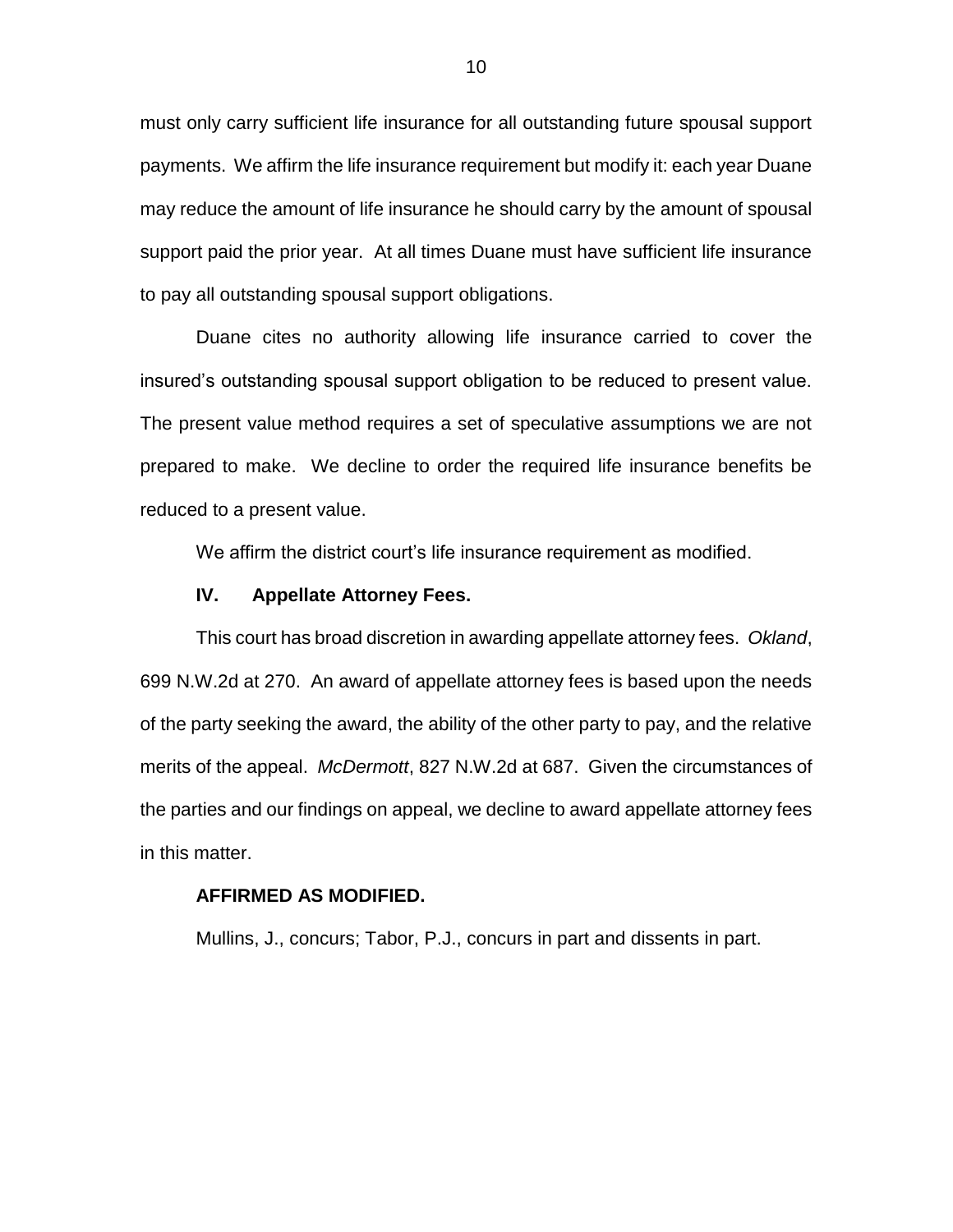**TABOR, Judge** (concurring in part and dissenting in part)

I respectfully dissent from the majority's modification of the property division but concur in the remainder of the decision. I believe Duane failed to preserve error on the issue of the district court's calculation error.

The district court issued the dissolution decree in April 2017. Both parties filed motions to modify, enlarge, or amend under Iowa Rule of Civil Procedure 1.904(2). Duane asked the court to reconsider its equalization payment but did not allege an error in arithmetic. Rather, Duane argued the court was "silent" as to its calculations.<sup>7</sup> The court held a hearing on the reconsideration motions in July 2017. Duane did not flag any alleged calculation error for the judge at the hearing or in subsequent district court filings.

Our de novo review in dissolution appeals and our mission to do equity between former spouses does not excuse the parties from properly presenting their claims in the district court. *See In re Marriage of Full*, 255 N.W.2d 153, 156 (Iowa 1977) ("[I]t is our responsibility to review the facts as well as the law and determine from the credible evidence rights anew *on those propositions properly presented, provided issue has been raised and error, if any, preserved* in the trial proceedings." (emphasis added)).

 $<sup>7</sup>$  In the error preservation section of his appellant's brief, Duane asserts:</sup>

Noting a mathematical error in the District Court's calculations of the assets it had awarded to Duane and, therefore, in its ordered equalization payment, Duane filed a motion under Iowa R. Civ. P. 1.904(2) to ask the Court to amend its Judgment to correct the error, or at least to show the calculation the District Court had made in order to arrive at the ordered equalization payment.

This assertion is somewhat disingenuous, as Duane's rule 1.904(2) motion did not mention any mathematical error.